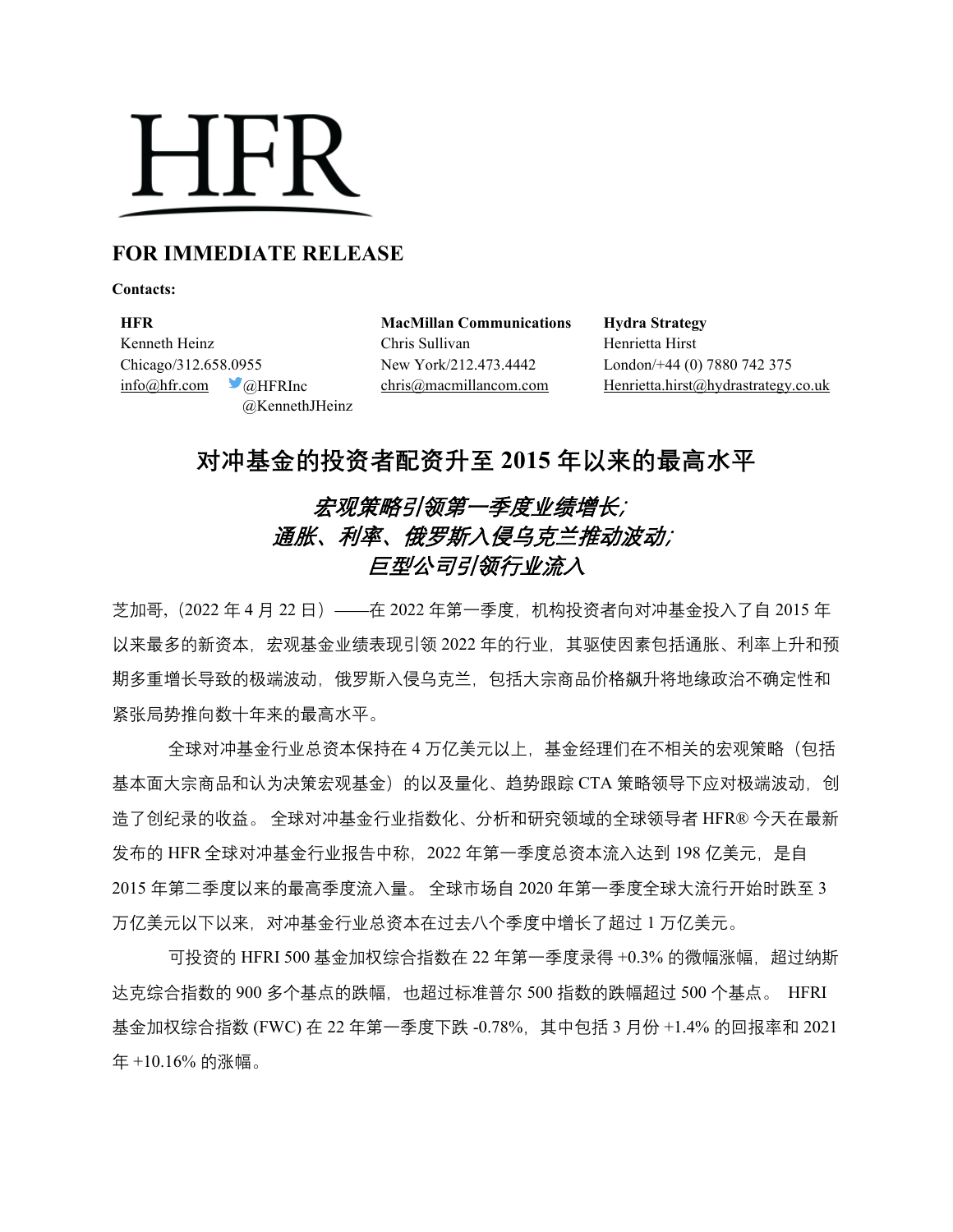策略资产增长由不相关的宏观策略引领,在 22 年第一季度,基于业绩的强劲收益增长了 400 亿美元,至本季度末资产管理规模达到 6778 亿美元。 宏观子策略流入和资产增加由量化、趋 势跟踪 CTA 策略引领,投资者向 CTA 分配了 33 亿美元的净新资本,截至 22 年第一季度末,基 于业绩的收益为 278 亿美元,资产管理规模为 3369 亿美元。 可投资的 HFRI 500 宏观指数在第一 季度上涨了 +9.1%, 其中 HFRI 500 宏观: 系统性分散指数飙升了 +11.7%, HFRI 500 宏观: 大宗 商品指数在 22 年第一季度飙升了创纪录的 +24.0%,领先本季度的所有策略和子策略。

随着利率波动在 22 年第一季度达到极端水平,由信贷和利率敏感的基于固定收益的相对 价值套利 (RVA) 策略管理的资本在 22 年第一季度增加了 149 亿美元, 本季度末资产管理规模达 到 1.035 万亿美元。 RVA 管理人员不仅应对了利率的急剧上升,还应对了收益率曲线倒挂、40 年来的最高通胀、主权违约风险的急剧增加、季度内转向利率上升的质量逆转以及预期 2022 年额 外加息。多策略基金引领 RVA 子策略, 基于绩效的收益为 119 亿美元, 净资产流入也为 64 亿美 元的新投资者资本。 可投资的 HFRI 500 相对价值指数在 22 年第一季度上涨了 +1.73%,其中 HFRI 500 RV:复合子策略指数飙升 +7.1%。

事件驱动 (ED) 策略明确专注于失宠、经常被严重做空的深度价值股票和信贷头寸, 第一 季度的战略资本流入领先,尽管资金流入被基于业绩的下降所抵消。 投资者在第一季度向事件驱 动策略分配了 128 亿美元的新资本, 事件驱动总资本稳定在 1.1 万亿美元, 仅次于行业资本的最 大战略领域-股票对冲。事件驱动子策略流入由特殊情形和不良债子策略引领,它们在 22 年第一 季度分别获得 62 亿 美元和 56 亿美元的净新资本。 可投资的 HFRI 500 事件驱动指数在第一季度 下跌 -2.1%,而 HFRI 事件驱动(总)指数下跌 -1.4%,尽管子策略损失部分被 HFRI 事件驱动: 并购套利指数的 +1.1% 收益所抵消。

22 年第一季度,投资于股票对冲 (EH) 策略的总资本有所下降,因为少量资金流入被基于 业绩的大幅下滑所抵消。 尽管投资者投入了 19 亿美元,但 EH 总资本仍下降了 468 亿美元,使 EH 总资本下降至 1.18 万亿美元,因为经理们在剧烈波动和迅速演变的市场周期中度过了难关, 包括俄罗斯入侵乌克兰、通胀和利率上升。 EH 子策略净资产流入在 22 年第一季度由基本价值 和多策略主导,分别流入为 19 亿 美元和 16 亿美元,尽管这些在当季被量化方向策略的 24 亿美 元流出部分抵消。可投资的 HFRI 500 股票对冲指数和 HFRI 股票对冲 (总) 指数在 22 年第一季 度的回报率均下降了 -4.1%。 在能源和大宗商品价格飙升以及通胀加速的同时,HFRI 500 股票对 冲: 能源/基础材料指数引领 EH 子策略表现, 该指数在 22 年第一季度飙升 +9.4%, 尽管这些收益